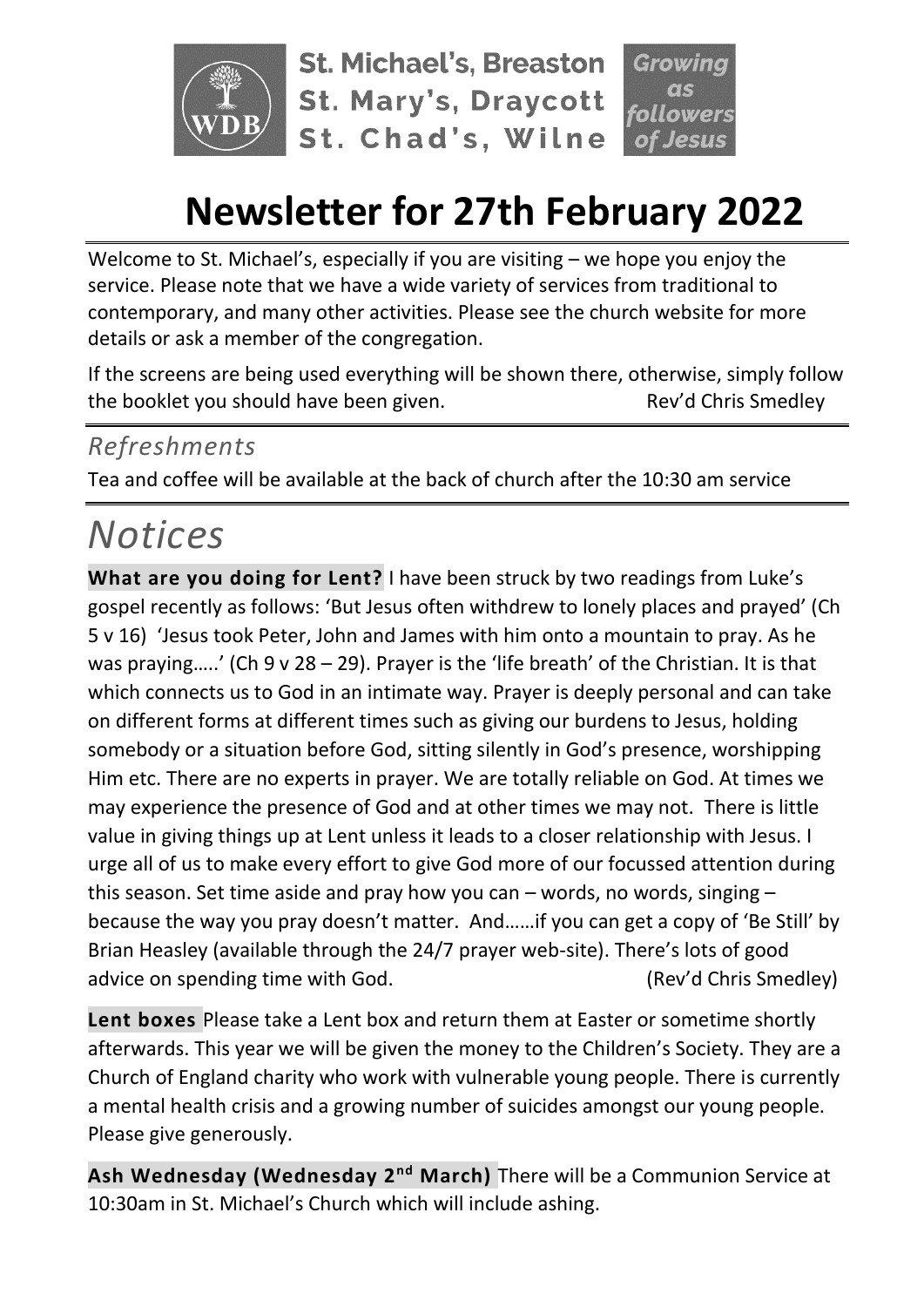**PCC Secretary – Breaston** Jonathan Lupton has been PCC Secretary for twelve years but has decided to stand down from this role at the Annual Meeting on 25 April. We are incredibly grateful to Jonathan for his diligence and efficiency during this time. If you feel that this is a role that you could take on please speak to either Jonathan or Chris.

**Parish Safeguarding Officer– Breaston** Claire Collishaw will be stepping down as PSO due to increased work commitments. She has done a great job getting our policies and personal details up to date. We need to appoint a new PSO. If you have experience in this area and could help, please speak to Claire, Chris or one of the Wardens.

**Volunteers needed for Family Messy Church – Draycott** Steve and Jodie are looking for volunteers to help run Messy Church which will take place at Draycott Methodist Church from Thursday 12th May. This will run every second Thursday of the month. Please speak to either Chris, Jodie or Steve for further details.

**Help required** We are going to be running Experience Easter for 4 classes from Firfield Primary School at St Michael's, Breaston on Tuesday 5th April and we are asking for volunteers to help with this amazing opportunity. It would run for a full day in order to accommodate the 4 classes that would like to attend. If you are able to help, please contact one of us ASAP. Thank you in advance, Steve, Chris & Jodie.

**Conversations about Evangelism** The purpose of this evening is to have an open conversation about how we as a church can effectively share the Christian faith with our communities. Please join us on Monday 14th March at 7:15pm. All welcome especially those who may not feel confident in this area but have a desire to see people coming to faith.

**Ash Wednesday (Wednesday 2nd March)** There will be a Communion Service at 10:30am in St. Michael's Church which will include ashing.

**Daily Prayer:** We hold a short service of Daily Prayer on our public Facebook page from **Monday to Thursday only** starting at 9.30 am. We are currently using the 'Northumbrian Community Daily Prayer' which is available on the internet. Alternatively, you can purchase the service book. The readings we will be having are as follows:

|      |                    | Not of Facebook |                                              |                    |                   |
|------|--------------------|-----------------|----------------------------------------------|--------------------|-------------------|
| w/c  | Mon                | Tuel            | Wed                                          | Thu                | Fri               |
| 27th | 1 Peter 1 v 3 - 9. |                 | 1 Peter 1 v 10 - 16, 2Cor 5 v 20 b - 6 v 10, | Deut $30$ v15- end | Isaiah 58 v1-9 a, |
| Feb  | Mark 10 v17-27     | Mark 10 v28- 31 | $\vert$ John 8 v1-11                         | Luke 9 v22-25      | Matt 9 v14-15     |

*All other service details are at the end of the newsletter*

**Baby Basics Long Eaton** will be joining Sunbeams on Monday 28th February and will be bringing free clothes for children ages 3 months – 5 years for families in need. If you know anyone who will benefit from this, please encourage them along. The session will be free and we are also encouraging donations. Key items needed can be found here: [www.facebook.com/bundlesofhopeandbabybasicslongeaton](http://www.facebook.com/bundlesofhopeandbabybasicslongeaton)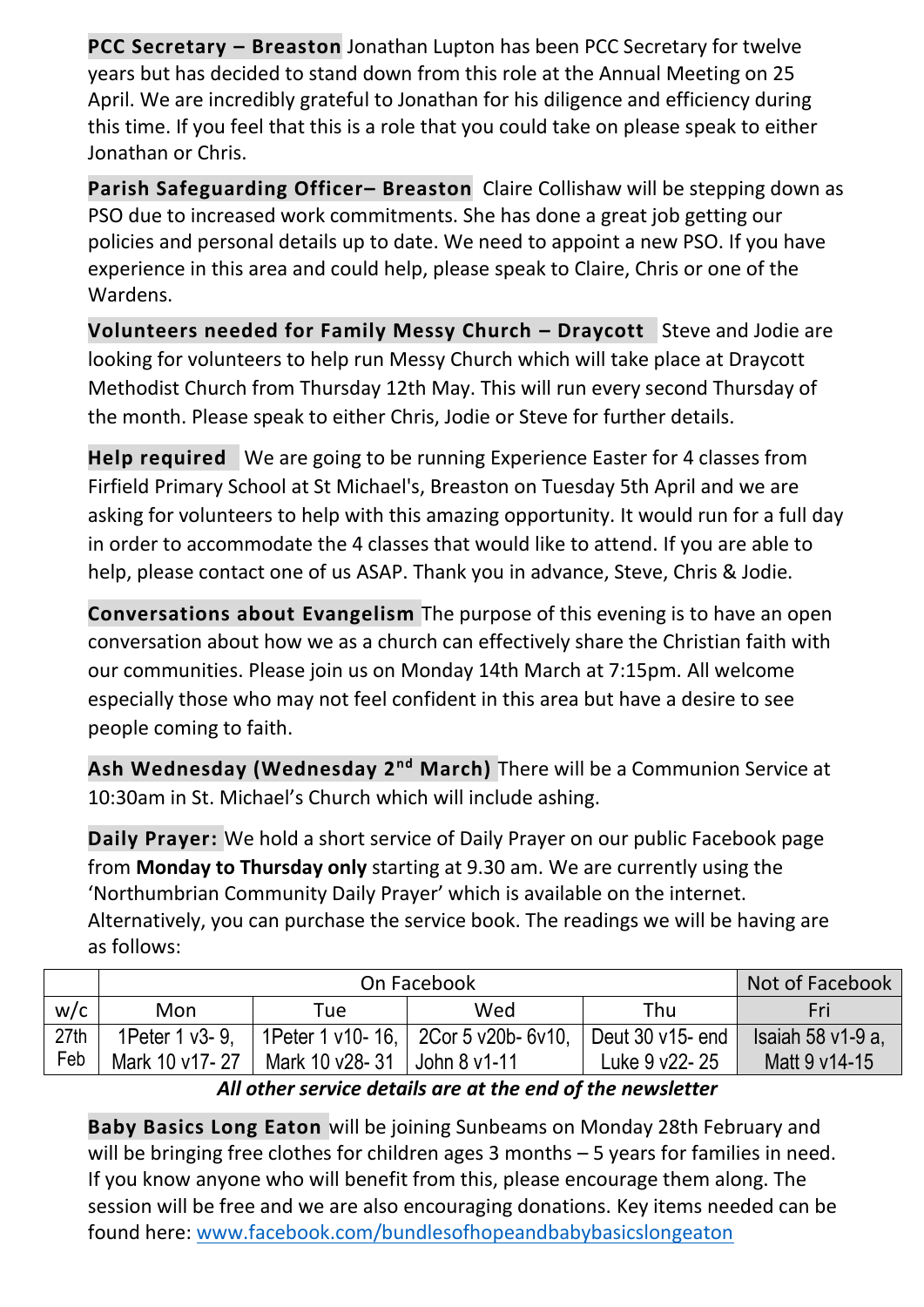**Men's Danger Club** Our next event travels back in time to the building of the canals in this area. There is a Lock Keeper's cottage in Sandiacre, built in 1779 which is maintained by local people and thanks to them the proposed demolition was prevented. It's a facinating story about the people who lived there, how they lived and how the building has been preserved. Join us at St. Michael's Church Hall on Friday 25th. March at 7:30pm. Only £5.00 which includes a pint and a donation to the Association. Looking forward to seeing you there. Please contact me 07887389779 or see me in church. John

#### **Erewash Community Sponsorship Charity Auction: Saturday 5th March**

\*\*Final tickets\*\*As you may know a group of us are busily fundraising for this very worthwhile cause. As part of this effort, we have an Auction of Gifts and Promises coming up on Saturday 5 March in the evening at St. Michael's. Alongside the auction, we plan to have a raffle and to offer a fish and chip supper. This could be a fabulous event for our project and a great opportunity to raise our profile and awareness about the lives of refugees.

We have been donated some wonderful lots ranging from golf lessons and a glider flight to a garden planter and homemade cakes.

We'd like to offer a case of wine – could you perhaps contribute a bottle?

We will also need people on March 5 to help with setting up, collecting food and clearing up. If you could help in any way please speak to either Jenny Cockle 07884 432201 or Jan Wilkinson 07549 026042.

## *Giving*

We are most grateful for your continued financial support in these challenging times. It really is greatly appreciated!

Please do consider giving by standing order, BACS or cheque if possible. This reduces cash handling and physical journeys to the bank which is much safer for all involved. If you feel able to give a one-off gift or to increase your giving by standing order, that would also be greatly appreciated. Thank you.

Please contact the Treasurer at [treasurer@wdbchurches.org.uk](mailto:treasurer@wdbchurches.org.uk) or the church office at [office@wdbchurches.org.uk](mailto:office@wdbchurches.org.uk) for bank details or Gift Aid forms.

If you have a smartphone, you can also give using your mobile phone by scanning this code for St. Michael's but please be aware that a service charge is deducted by the provider:  $\rightarrow \rightarrow \rightarrow \rightarrow \rightarrow \rightarrow$ 

**Donate while you shop online!** You can now donate to St. Michael's when you shop online, at no extra cost to yourself. It works with Amazon (via Amazon Smile) and a host of other retailers

via EasyFundRaising. Details are on the [church](http://www.stmichaelsbreaston.org.uk/index.php/113-news/236-giving-online) 

[website](http://www.stmichaelsbreaston.org.uk/index.php/113-news/236-giving-online). It's very easy to set up. **Why not make your online shopping benefit the church?** Just click the logo →→



*Scan to give online*